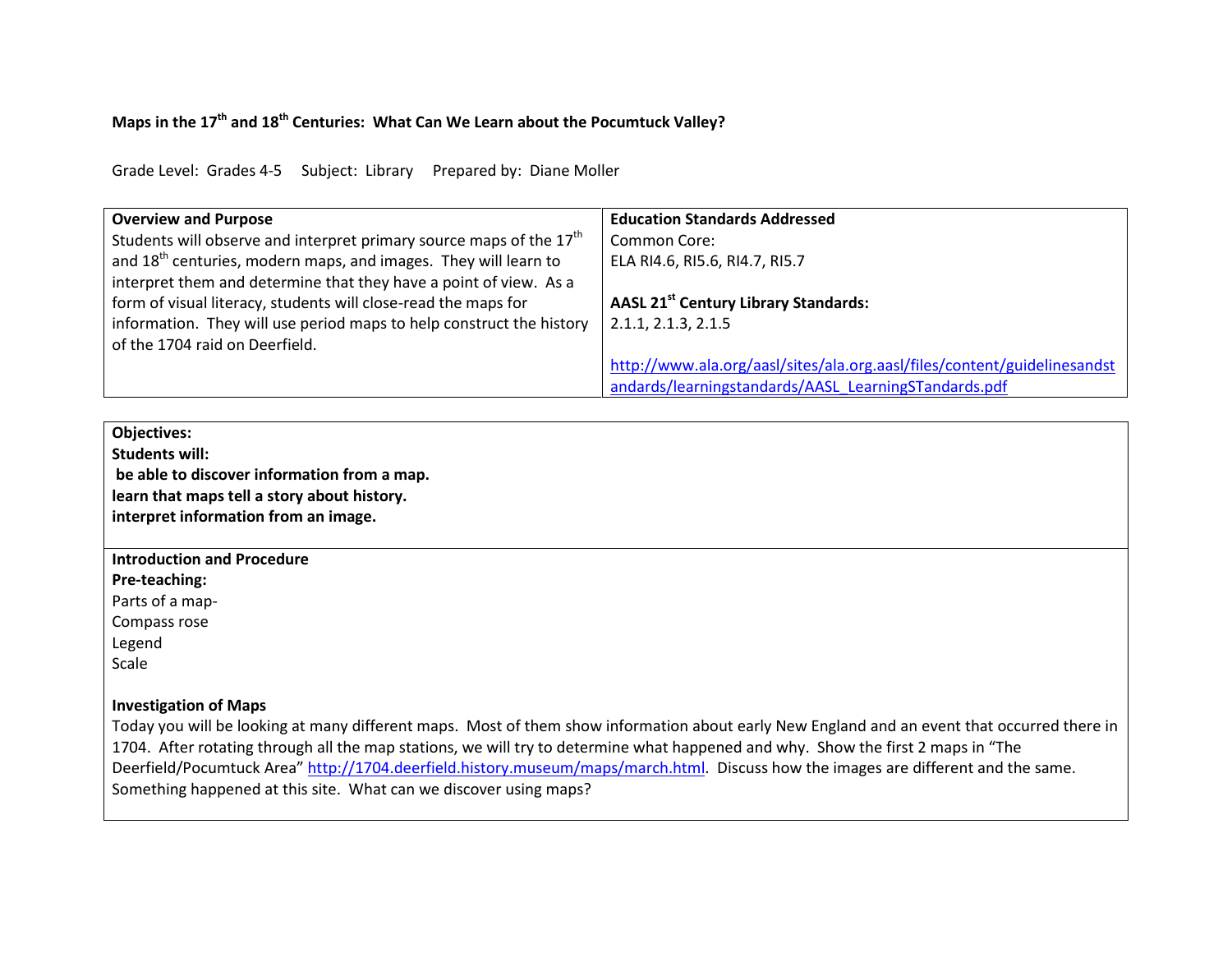Divide class into 5 groups. Assign each group to a map station. Explain the signal for the students to move to the next station. Have students begin by reading the focusing questions. They will read the direction sheet for each station and begin the activity. Each station has a different way of recording answers. At the appropriate time have students switch stations. After 2 stations, meet as a class and share what students learned. Show maps on the Smartboard as they talk about them. Decide what event the maps tell about. How might they be different if the Pocumtuck, Abenaki, or Mohawks had created them? How do the maps help us to understand historical events?

## **Materials Needed:**

[http://www.loc.gov/teachers/usingprimarysources/resources/Analyzing\\_Maps.pdf](http://www.loc.gov/teachers/usingprimarysources/resources/Analyzing_Maps.pdf) (Analyzing Maps from the Library of Congress) Maps for each station Directions for each station Magnifying glasses Pencils Graphic organizers for recording data Exit tickets Focusing questions for each station Computers for Station 2

| <b>Focusing Questions</b>                                                                                                                                                                               | <b>Station Directions</b>                                                                                                        | <b>Maps</b>                                                                                                                                                          |
|---------------------------------------------------------------------------------------------------------------------------------------------------------------------------------------------------------|----------------------------------------------------------------------------------------------------------------------------------|----------------------------------------------------------------------------------------------------------------------------------------------------------------------|
| <b>Station 1</b><br>How did the mapmaker orient the<br>map?<br>Why is it made in this direction?                                                                                                        | Read and discuss focusing<br>$\bullet$<br>questions. What is being asked?<br>Observe maps. Use magnifying<br>glass if necessary. | "A Map of New England" by John Foster, 1677,<br>http://1704.deerfield.history.museum/maps/foster.html<br>"Manatvs gelegen op de Noot [sic] Riuier. 1639" by Joan     |
| How can you tell which way is which?                                                                                                                                                                    | Record data on a T-chart.                                                                                                        | Vinckeboons, http://hdl.loc.gov/loc.gmd/g3804n.ct000050                                                                                                              |
| <b>Station 2</b><br>What is the purpose of these maps?<br>How do you know?<br>Who survived the raid?<br>Who was captured?<br>Which people avoided being<br>captured? Why?<br>How did the map show that? | Read and discuss focusing<br>$\bullet$<br>questions. What is being asked?<br>Observe maps online.<br>Record answers on paper.    | "The Raid on Deerfield"<br>http://1704.deerfield.history.museum/maps/deerfield.html<br>"The March to Canada"<br>http://1704.deerfield.history.museum/maps/march.html |